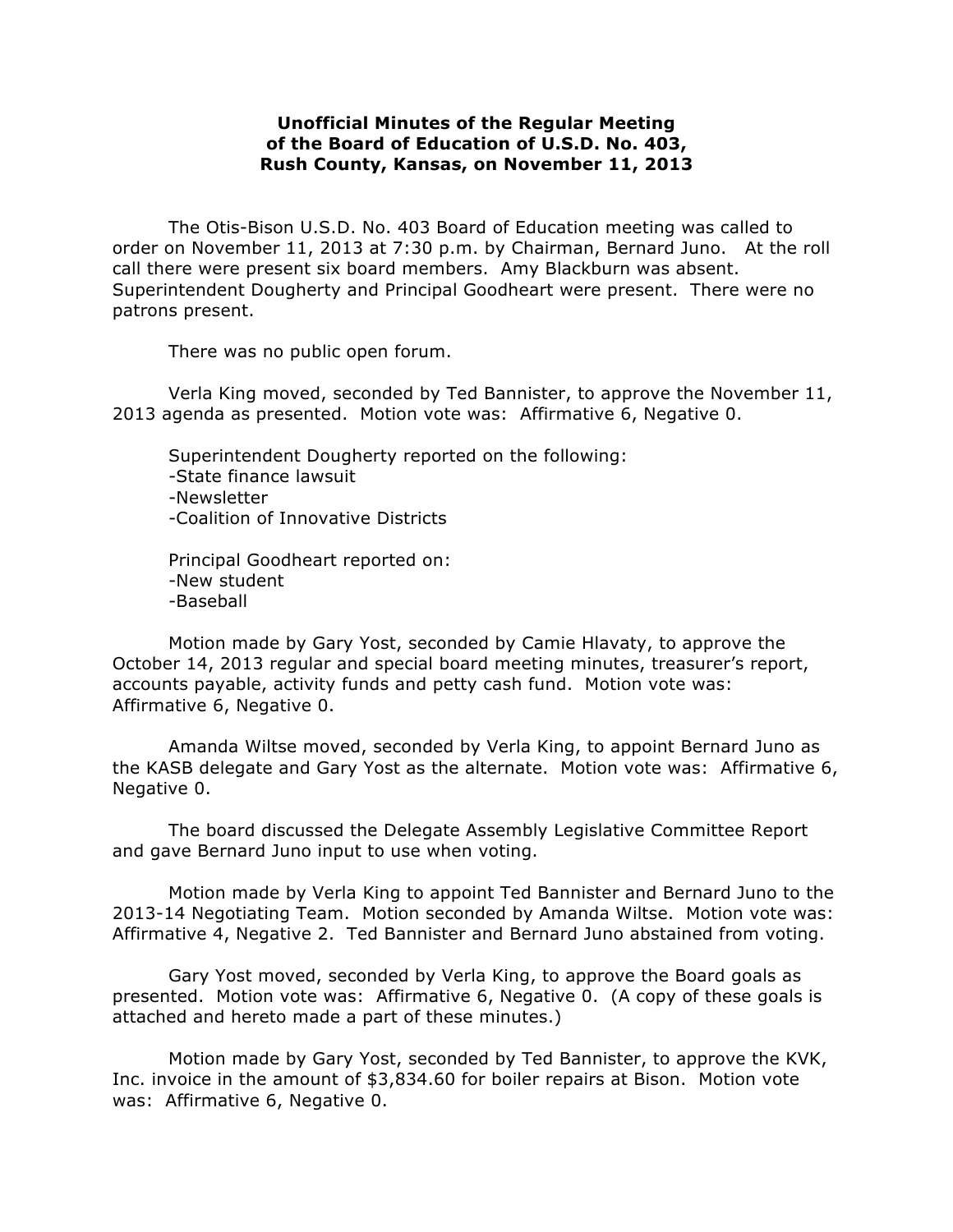Motion made by Ted Bannister, seconded by Camie Hlavaty to approve the out-of-district applications for Erin Jennings and Mitchell Hobart. Motion vote was: Affirmative 6, Negative 0.

 Bernard Juno moved, seconded by Ted Bannister, to go into executive session for fifteen (15) minutes with the board, Superintendent Dougherty and Principal Goodheart to discuss personnel matters of nonelected personnel and to protect the privacy interests of the individual(s) to be discussed and that we return to open session in this room at 9:12 p.m. Motion vote was: Affirmative 6, Negative 0.

The meeting was resumed at 9:12 p.m.

Amanda Wiltse moved, seconded by Gary Yost, to go into executive session for fifteen (15) minutes with the board and Superintendent Dougherty to discuss personnel matters of nonelected personnel and to protect the privacy interests of the individual(s) to be discussed and that we return to open session in this room at 9:28 p.m. Motion vote was: Affirmative 6, Negative 0.

The meeting was resumed at 9:28 p.m.

No action resulted from these executive sessions.

There were no communications.

Ted Bannister moved to adjourn. Verla King seconded the motion. Motion vote was: Affirmative 6, Negative 0.

The meeting was adjourned at 9:30 p.m.

Respectfully Submitted:

Chairperson Janice M. Pivonka, Clerk